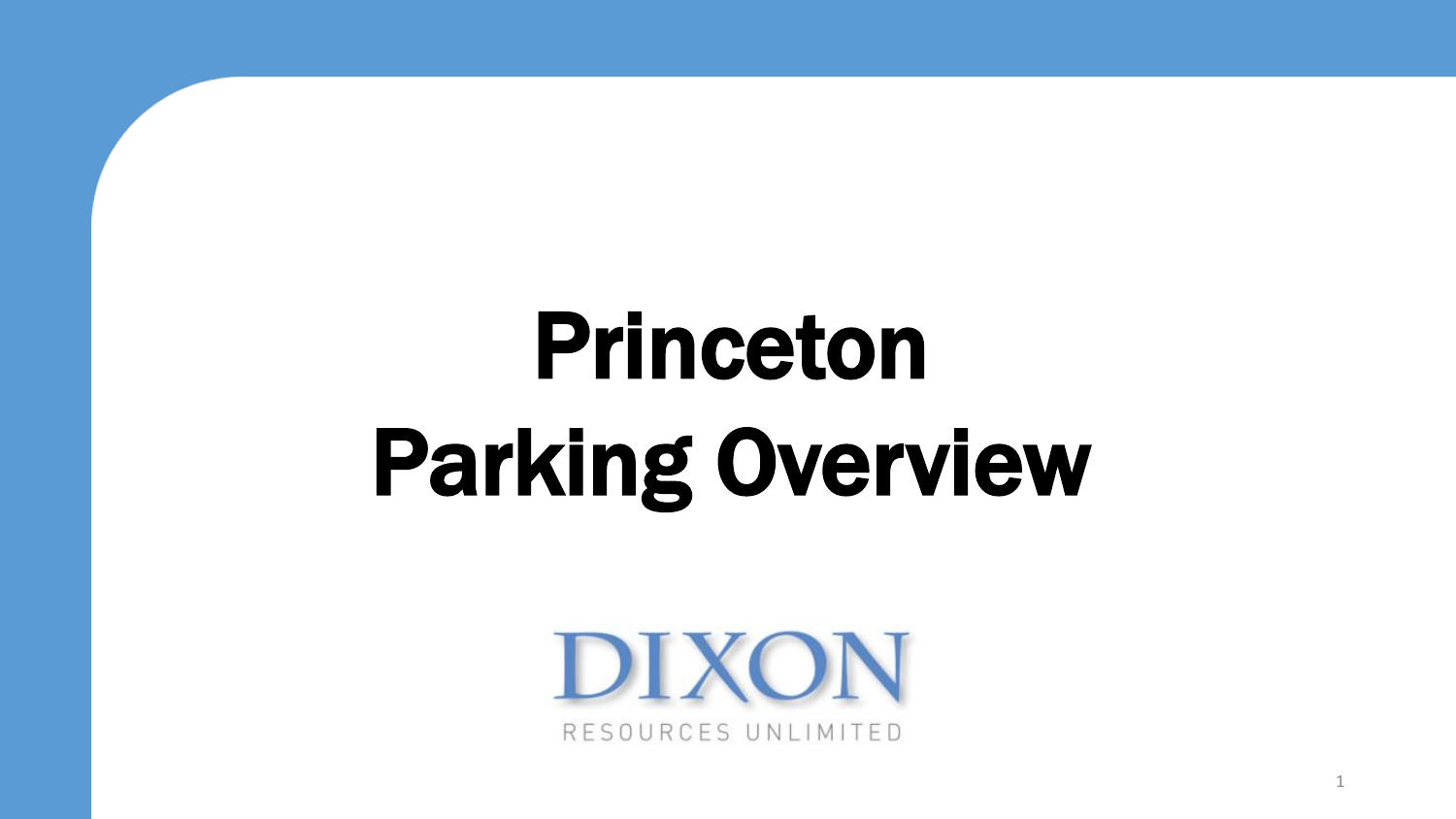# DIXON PROFILE

- $\rightarrow$  Extensive parking and traffic management experience
- $\rightarrow$  On and off-street programs:
	- Technology Operations
	- Customer Service
	- **Procurement**
	- **Collections**
- **Maintenance**
- **-** Security/Safety
- **Enforcement**

- $\rightarrow$  Revenue reconciliation
- $\rightarrow$  Efficiency analysis
- $\rightarrow$  Overall recommendations and training

#### DIXON Clients:

|                      |                              | San Leandro           |
|----------------------|------------------------------|-----------------------|
|                      |                              | Seal Beach            |
|                      |                              | Denver                |
| <b>Beverly Hills</b> | FL                           | Seaside               |
| Downey               | HI                           | Maui                  |
| Livermore            | ID                           | <b>Boise</b>          |
| Los Angeles          | IL.                          | <b>Oak Park</b>       |
| Napa                 | ΜI                           | Ann Arbor             |
| <b>National City</b> | NJ                           | <b>Atlantic City</b>  |
| <b>Newport Beach</b> | <b>NM</b>                    | Albuquerque           |
| Oakland              | <b>NV</b>                    | Las Vegas             |
| Oceanside            | <b>NV</b>                    | Reno                  |
| <b>Ontario CC</b>    | <b>OR</b>                    | Portland              |
| Palo Alto            | TX                           | Austin                |
| Pasadena             | <b>TX</b>                    | <b>Dallas</b>         |
| Riverside            | UT                           | <b>Park City</b>      |
| <b>San Francisco</b> | UT                           | <b>Salt Lake City</b> |
| San Jose             | UT                           | Springdale            |
| Santa Cruz, Port     | WA.                          | Seattle               |
| Sausalito            | <b>WA</b>                    | Vancouver             |
|                      | Juneau<br>Alameda<br>Anaheim | СA<br><b>CA</b><br>CO |

2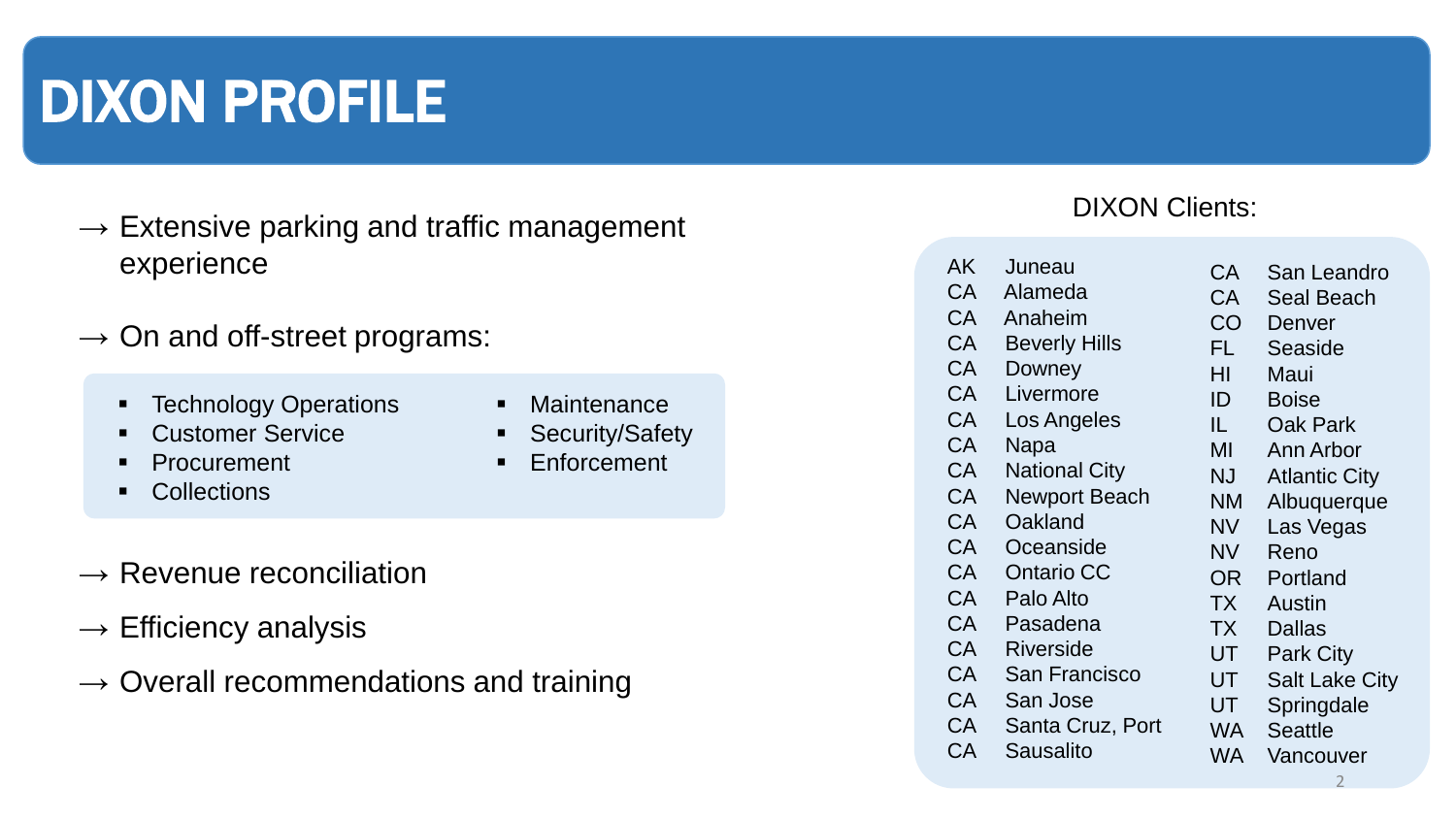# Understanding Your Municipality's Needs

- $\rightarrow$  What are your parking objectives?
	- *Immediate*
	- *Within 12 months*
	- *5 years*
	- *10 years+*
- $\rightarrow$  Develop a parking solution roadmap
	- *Consider the end user experience*
	- *Long term planning, technology refresh*
	- *Incremental investments, phased approach*
	- *10 years+*

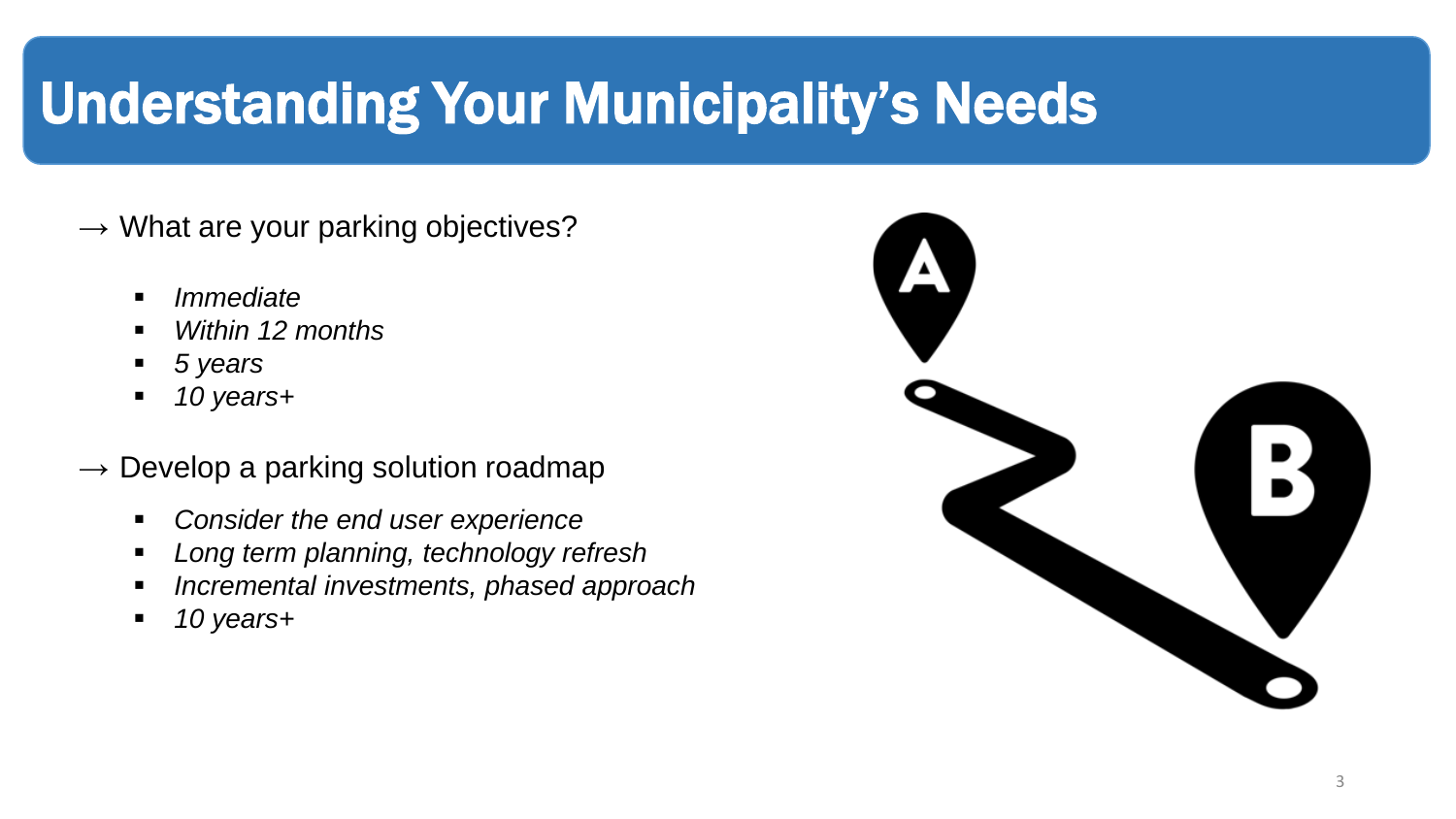### Alternative Options

#### $\rightarrow$  Opportunity to promote transit

- *Maximize transit schedule: convenience for night & weekend*
- *Reduce SOV*
- $\rightarrow$  Remote parking locations
	- *Incentives and benefits*
	- *Special events*
- $\rightarrow$  Ridesharing discounts & promotions
	- *Designated drop-off location*
	- *City policy for non-designated drop-off penalty*



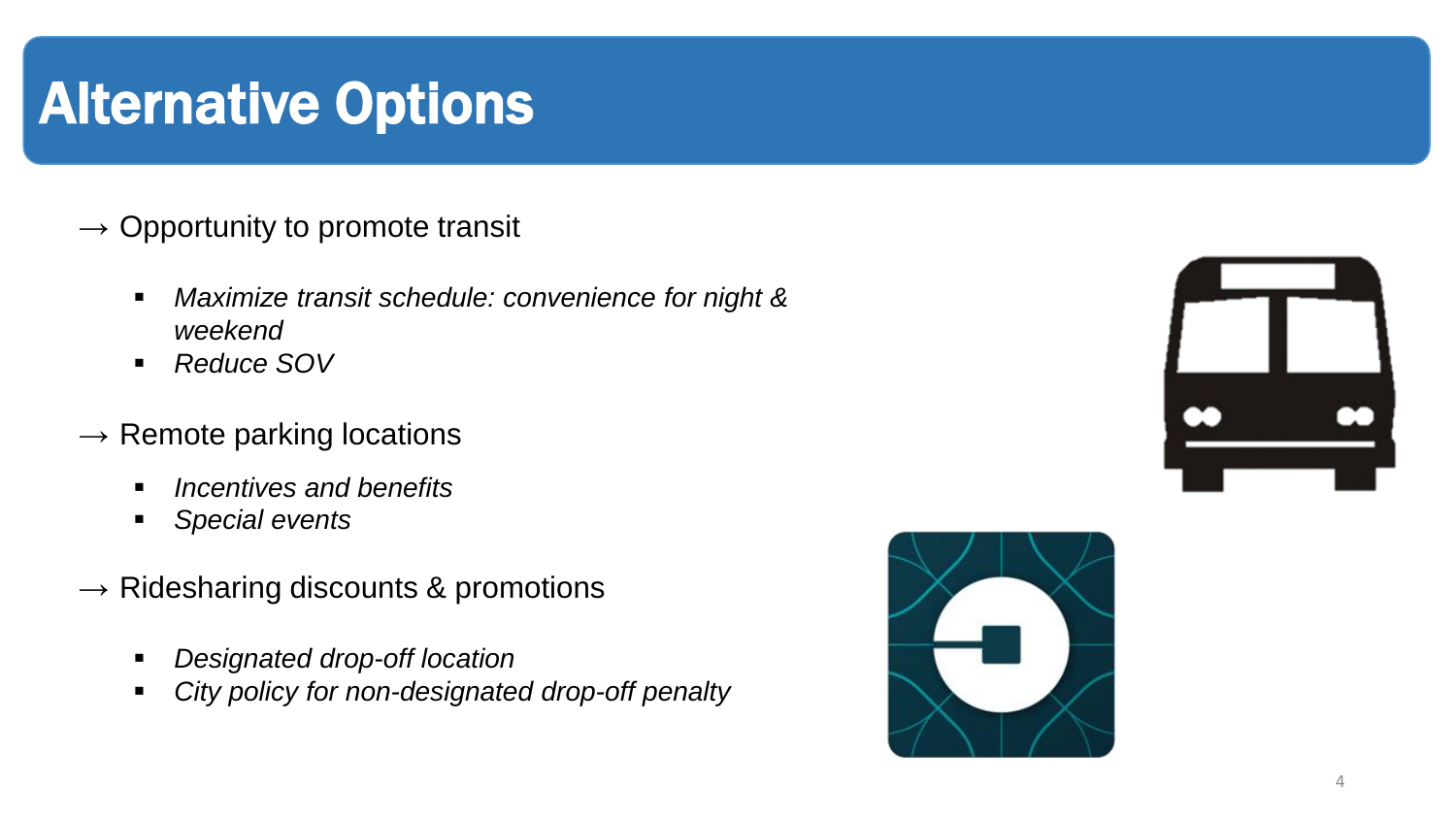### Parking Occupancy Goal = 85%

- $\rightarrow$  Smart parking technology allows the City to adjust rates and hours of operation to dynamically manage occupancy.
	- Allows pricing to fluctuate by time of day, season and location.
	- Adjust prices to account for supply and demand.
	- Alleviates the high volume of customers not willing to pay certain prices for parking and provides open spaces and promotes turnover
	- Create opportunity to market non-peak times and lower rates.

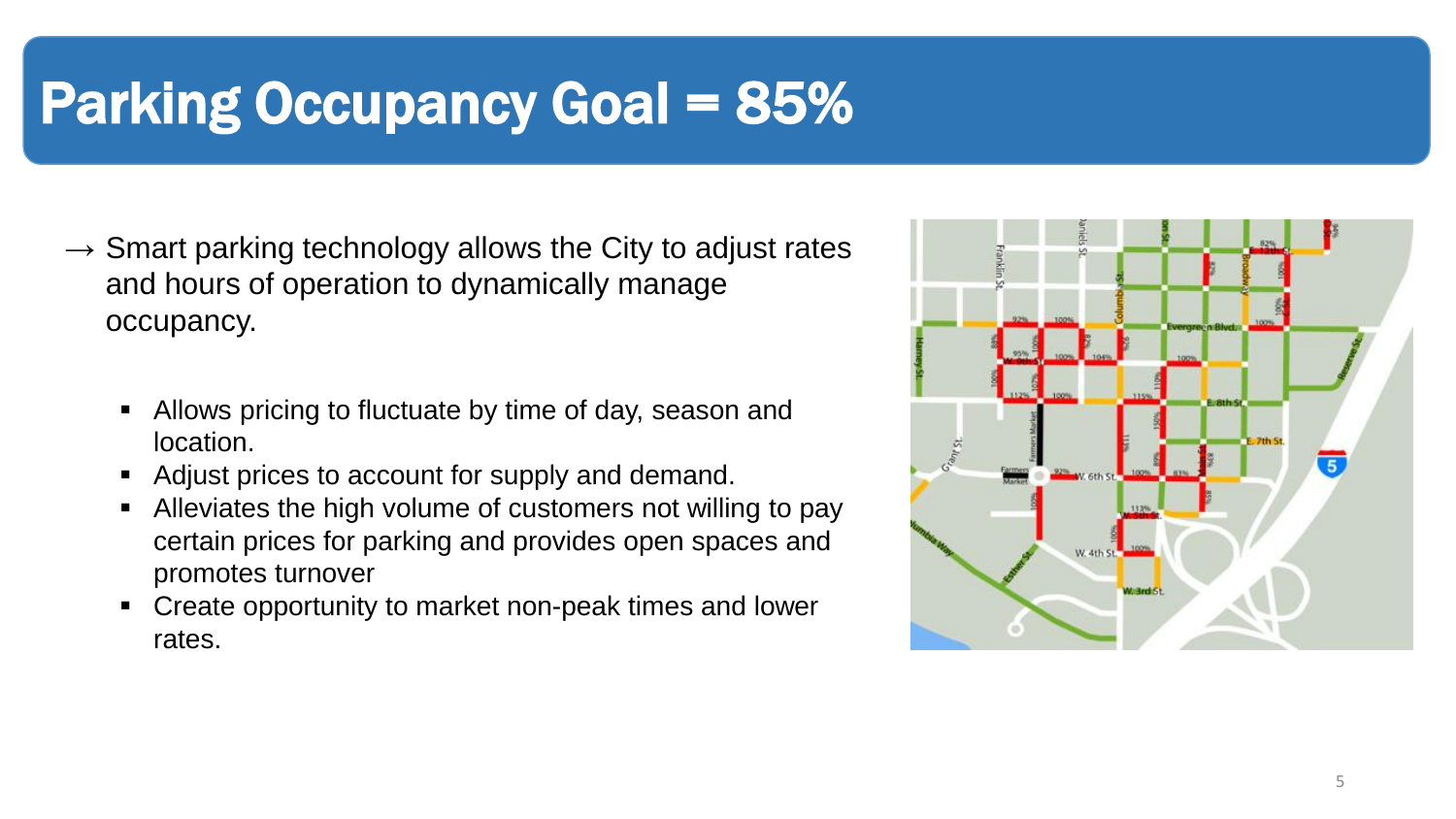## On-Street Technology: Meters & Pay Stations

 $\rightarrow$  Single-space vs. multi-space meters (pay stations)

 $\rightarrow$  Considerations:

- *Ease of use*
- *Signage*
- *Fees*
- *Aesthetics*
- *Collections*
- *Revenue*
- *Enforcement*



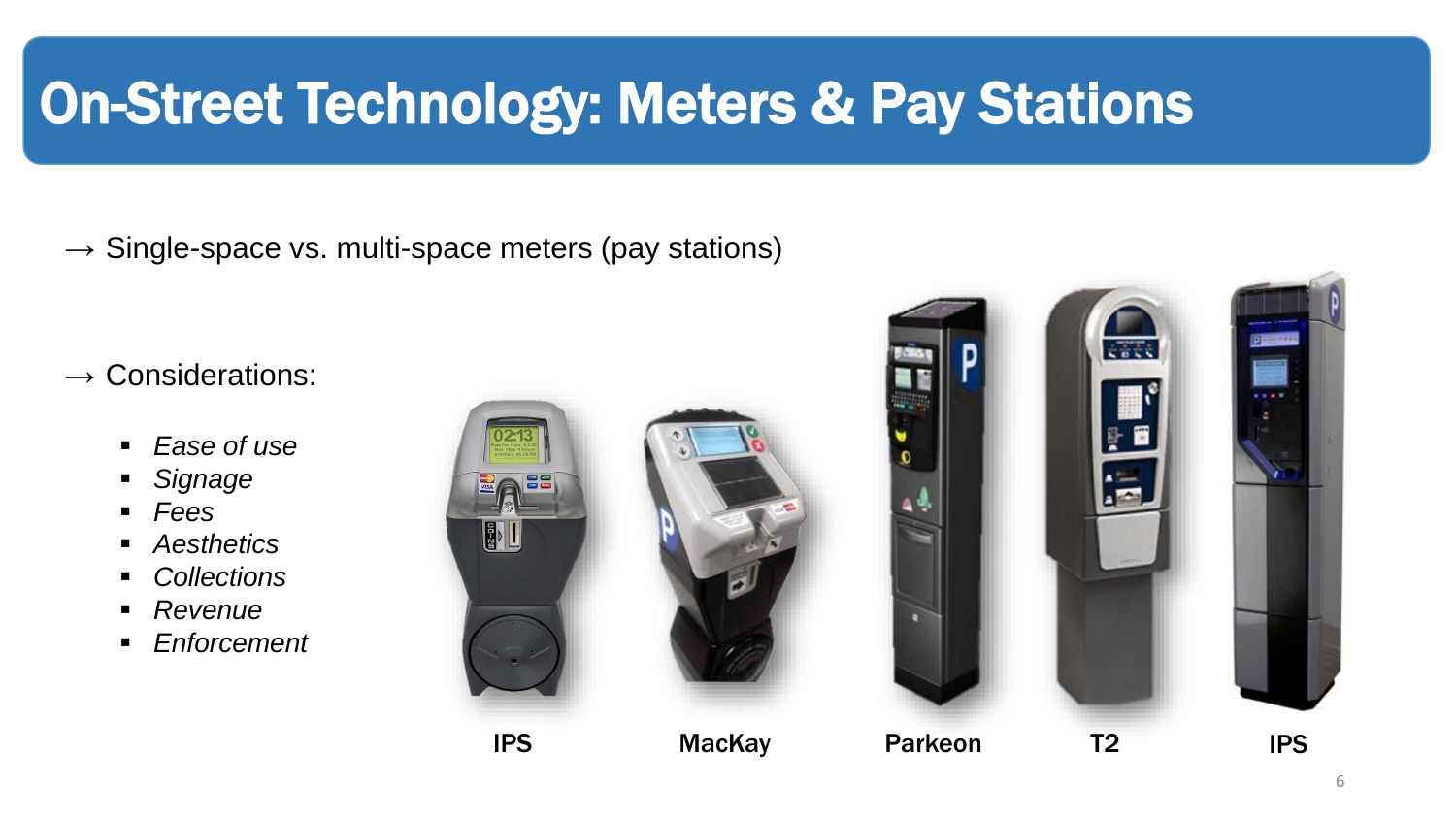# On-Street Technology: Multi-Space Configurations

#### **Pay and Display**

 $\rightarrow$  Purchase parking session time at the pay station and return to vehicle to display the receipt on dashboard.

#### **Pay by Space**

- $\rightarrow$  Park in labeled space and pay at the pay station using space number.
- $\rightarrow$  No need to return to vehicle; payment is electronically tied to space number.

#### **Pay by Plate**

- $\rightarrow$  Enter license plate number at the pay station to record payment.
- $\rightarrow$  This method does not require drivers to return to their car.

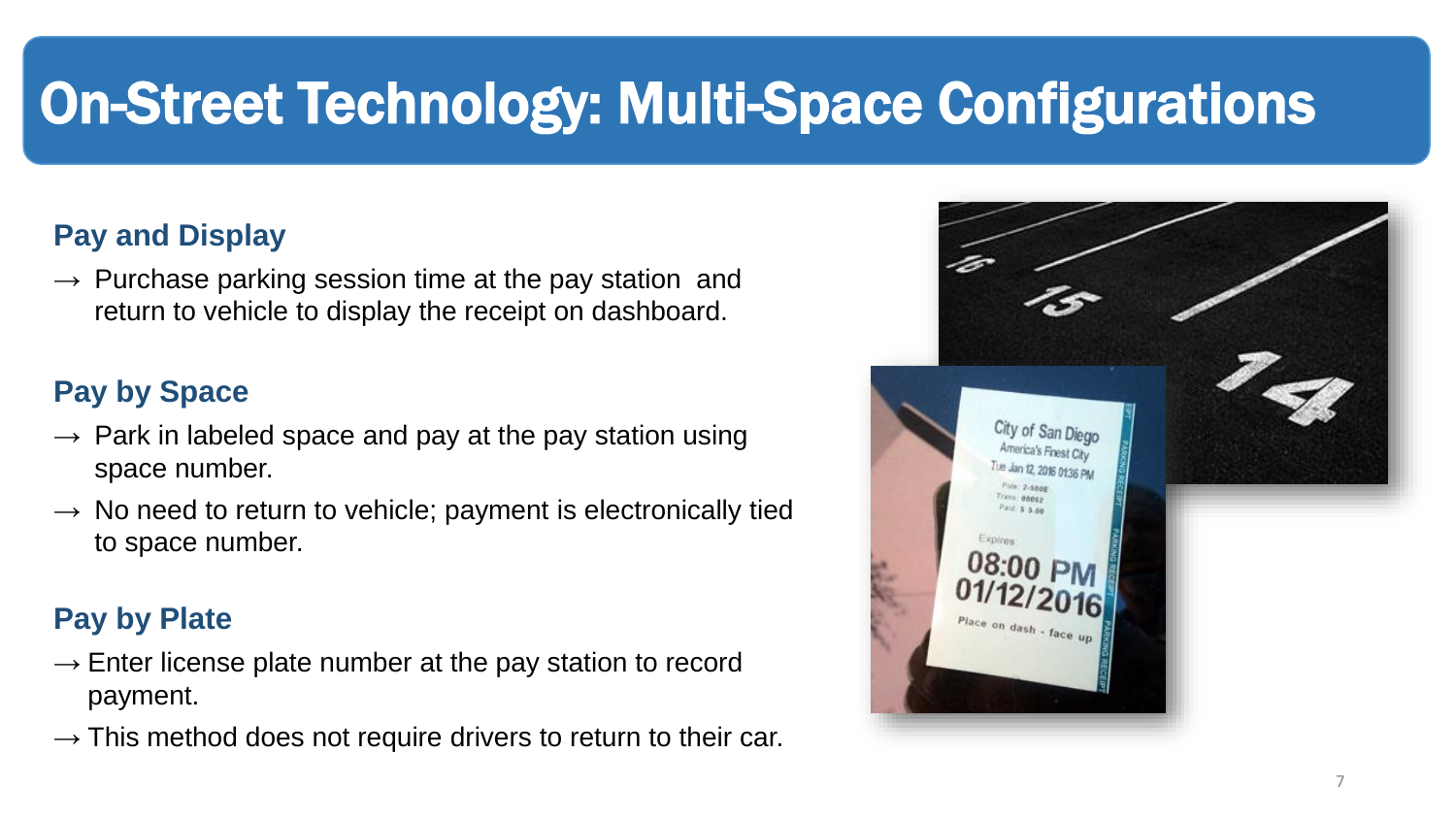### Meter Inventory Assessment

- $\rightarrow$  Loading Zone Management
	- **Monetization of spaces**
	- **-** Commercial loading hours
	- Active passenger loading & drop off
- $\rightarrow$  Remove Parking Meter from Illegal Parking Spaces
	- Conduct an on-street audit

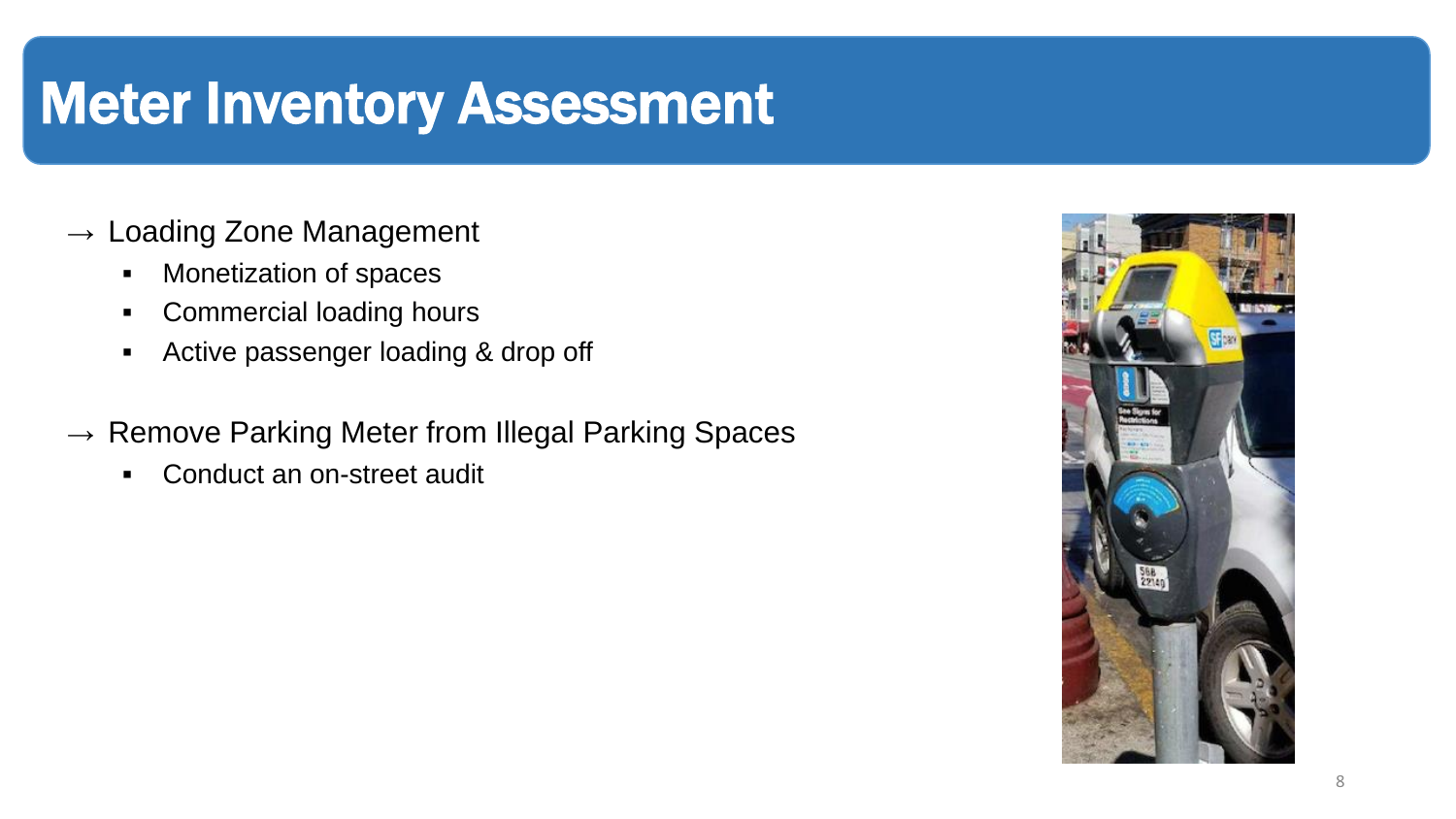### **Mobile Payment**

- $\rightarrow$  Ability to provide additional payment options
- $\rightarrow$  Merchant validation & incentives / Valet / Permits
- $\rightarrow$  White-label / Creation of parking brand
- $\rightarrow$  Transit integration

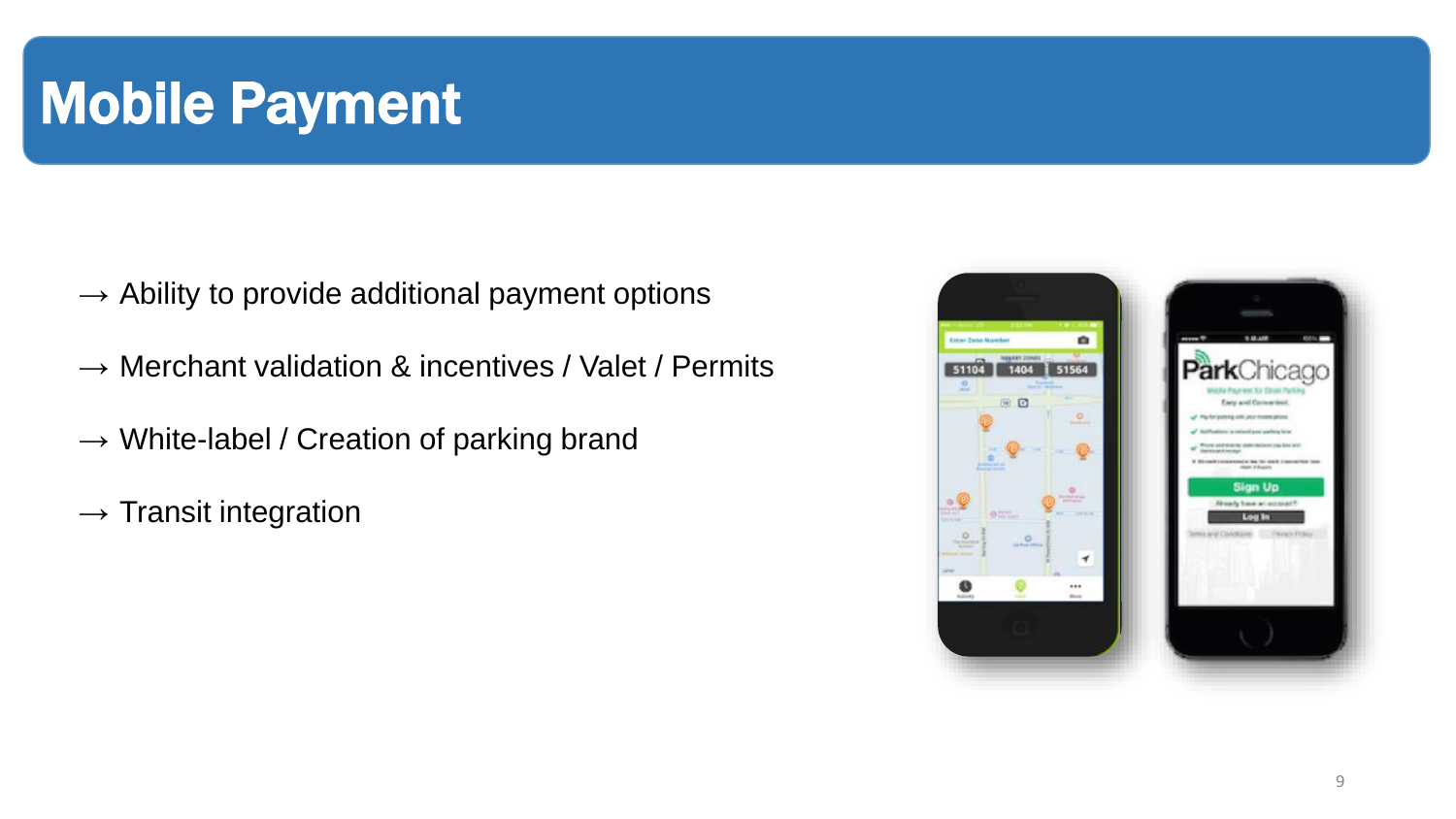### On-Street Technology: Rate Structures

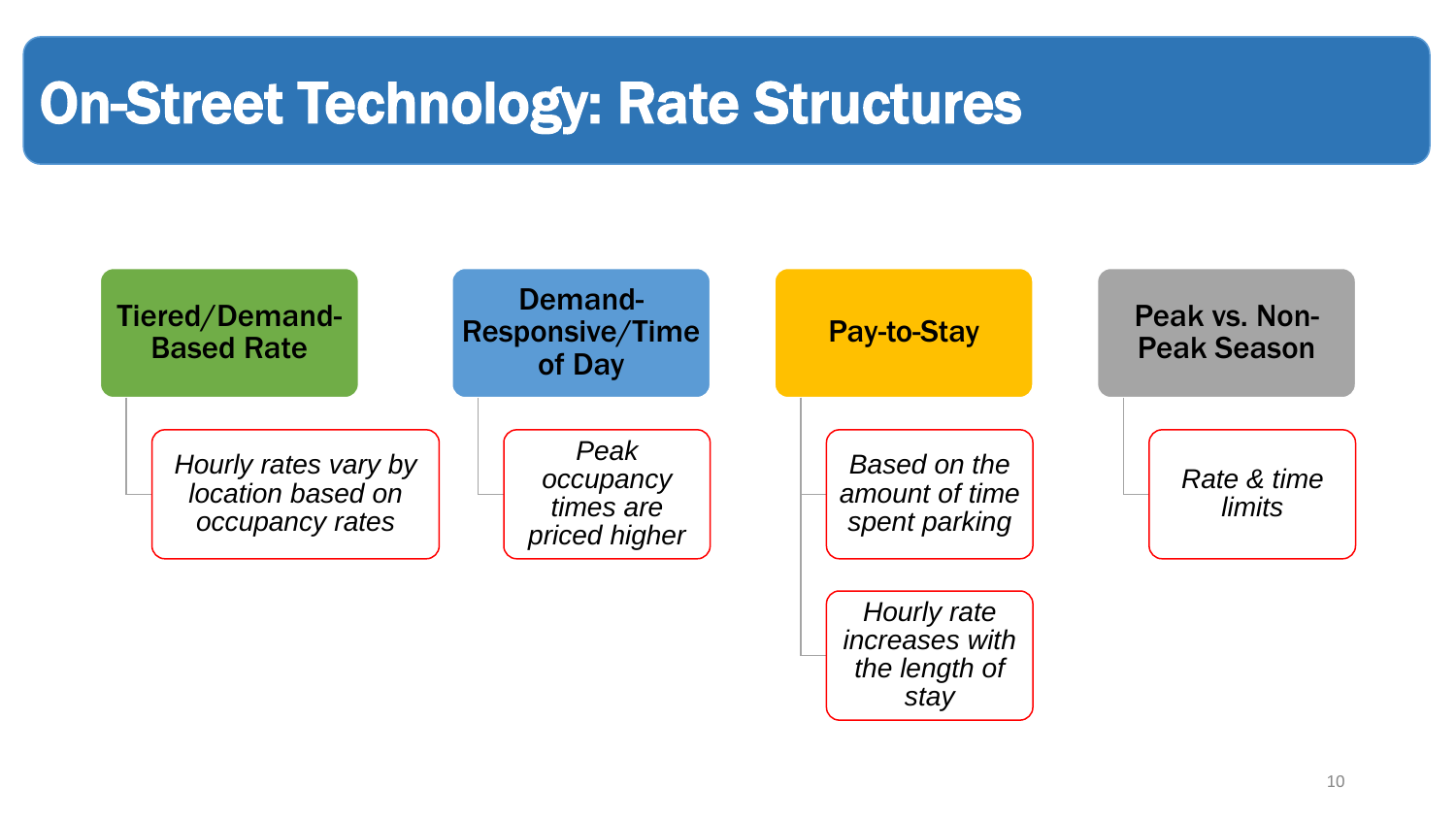### Other Rate Structure Considerations

- $\rightarrow$  Modify garage validations & free parking to complement on-street parking goals
	- **-** Longer stays reconsider  $\frac{1}{2}$  free
- $\rightarrow$  Permit cost vs. alternative solution value
	- Cost to drive vs. public transit
	- **Encouraging mode shift; reduce SOV trips**
- $\rightarrow$  Validation & incentives
	- Need to address fraudulent abuse
- $\rightarrow$  Citation penalties
	- **Increase to achieve compliance**



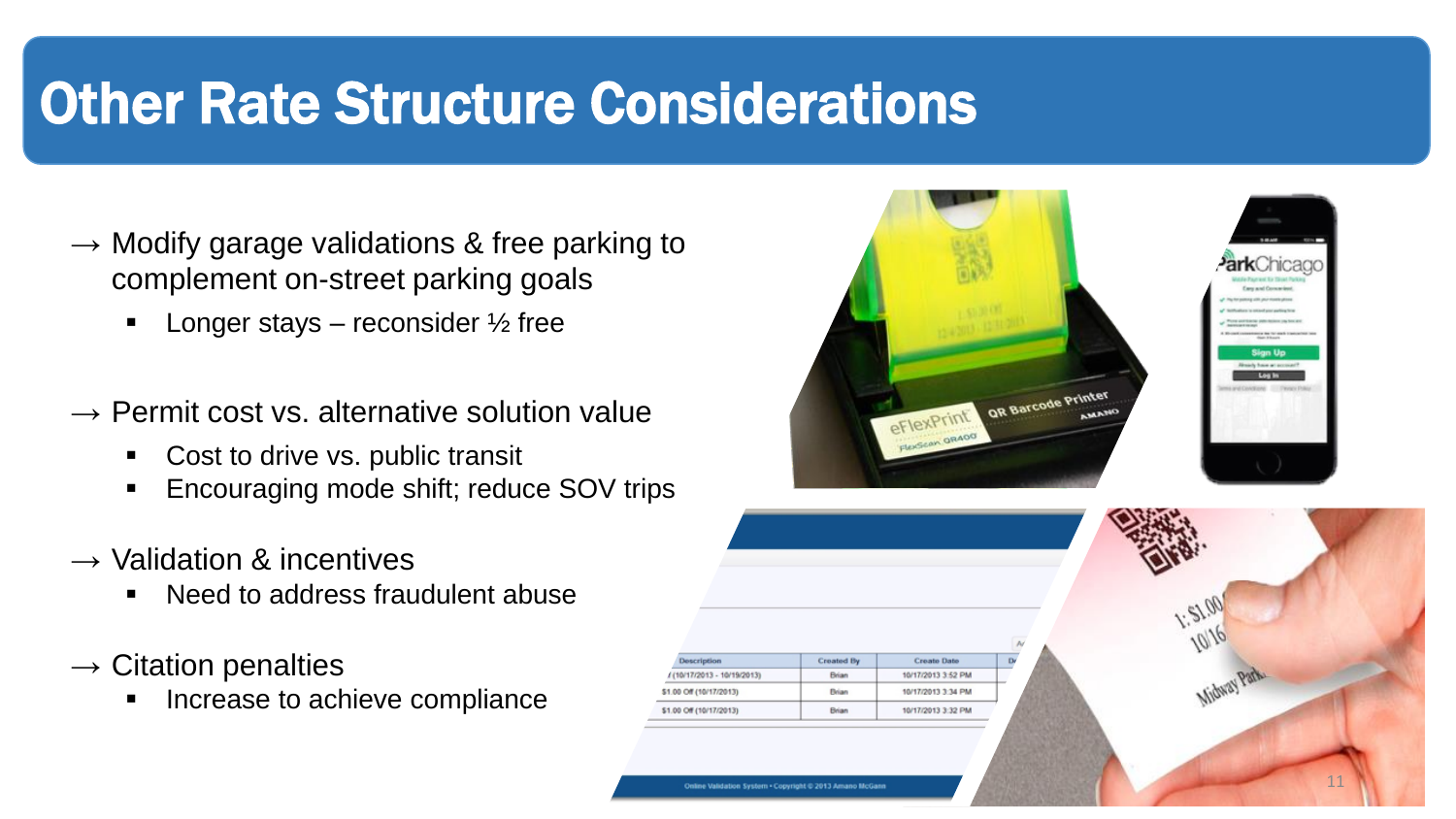# Wayfinding

#### **Portland, OR**

- $\rightarrow$  Branding of 6 downtown garages
- $\rightarrow$  Color coded levels





**San Francisco, CA**  $\rightarrow$  Internally illuminated signs

#### **Vancouver, BC**

- $\rightarrow$  Branding of more than 50 facilities
- $\rightarrow$  Themed levels

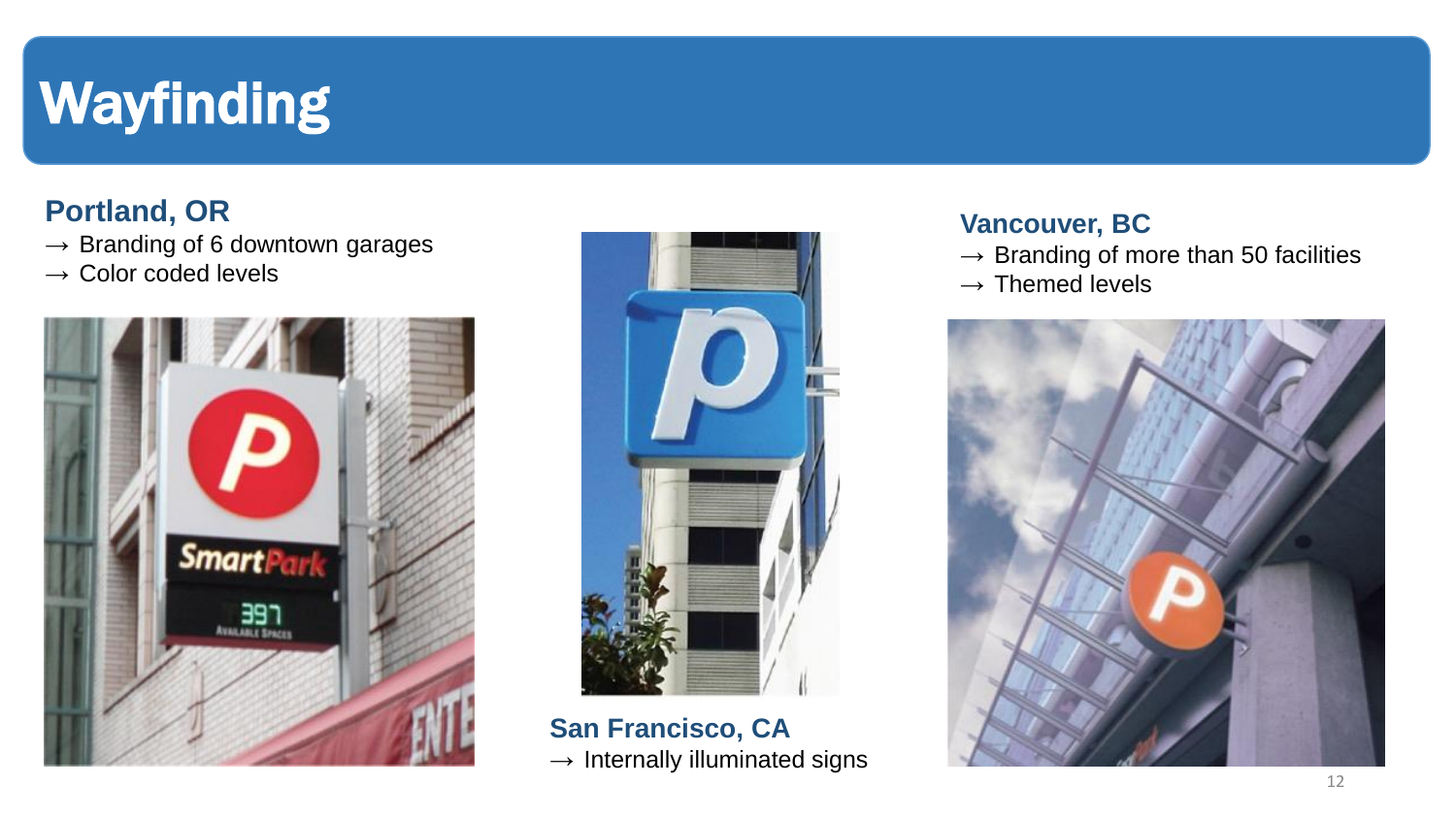# Wayfinding



#### **Seattle, WA**





3 Hours Max After 5pm

Pay 8 am-8 pm Mon-Sat

After  $\mathbf{C}$ 

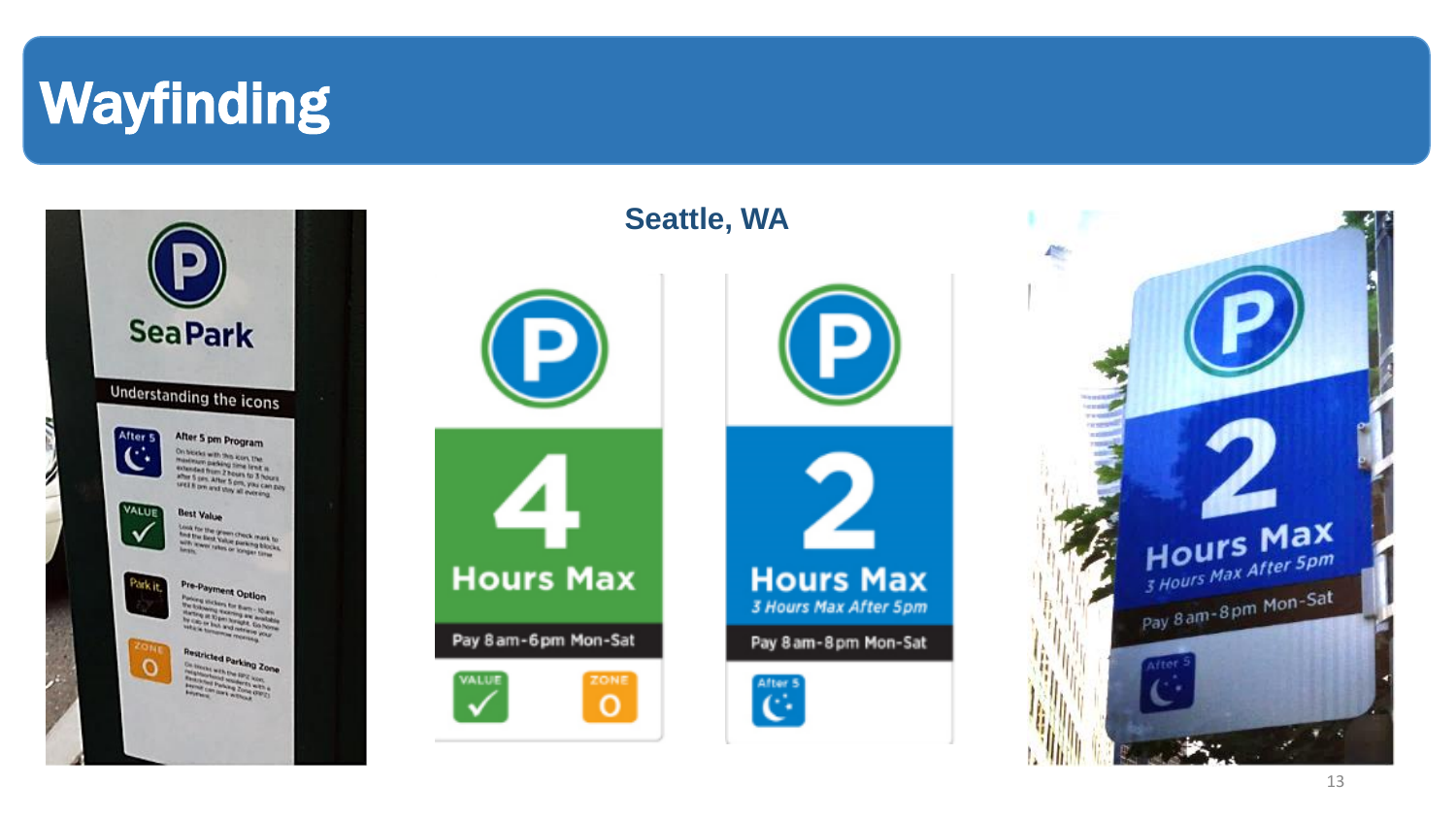# Wayfinding: Boulder, CO

 $\rightarrow$  Brand identity

 $\rightarrow$  Design and implementation of an innovative parking guidance system to assist visitor's in finding available parking within the downtown core



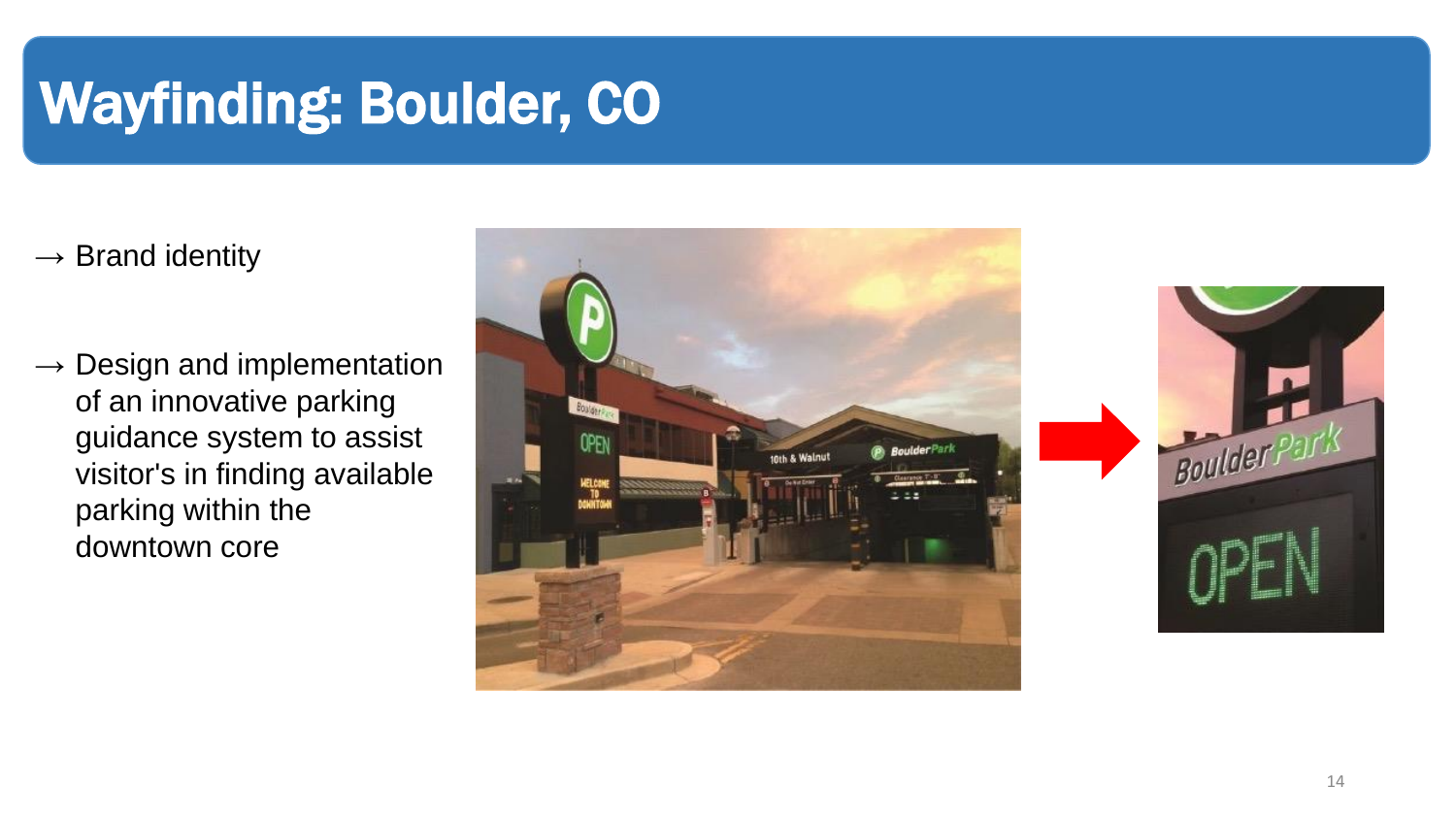# Parking Enforcement Equipment & Technology

#### $\rightarrow$  Handhelds & Printers

- **Smart Phones**
- **-** Proprietary
- $\rightarrow$  Automated License Plate Recognition (ALPR)
	- **Timed Parking**
	- **Scofflaw Capture**
	- Pay by Plate
	- **-** Digital Permits
		- *RPP*
		- *Employee Parking*
		- *Special Events*

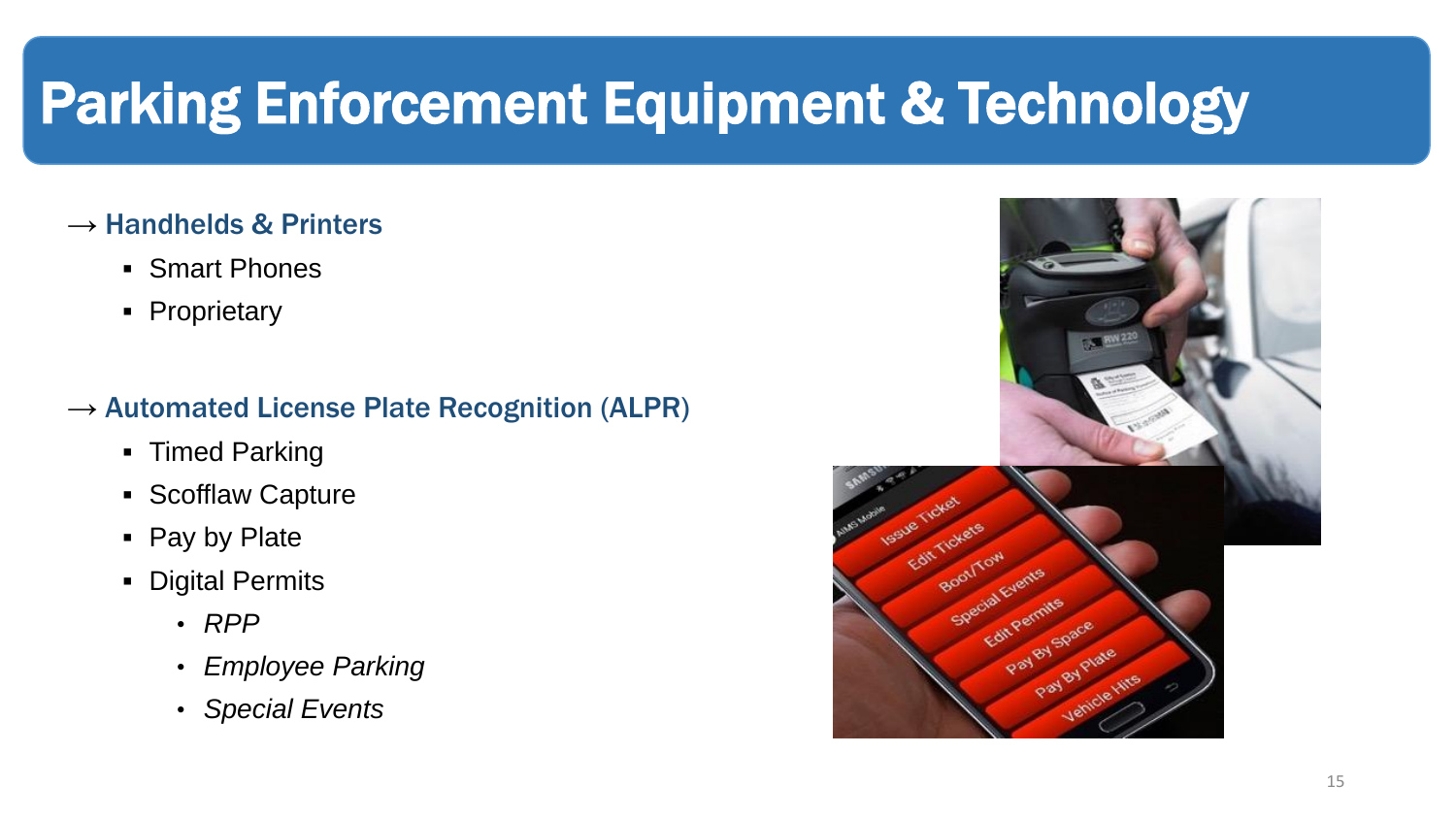### Parking Ambassadors

- → Main enforcement objective is: **compliance**
- $\rightarrow$  Eyes and ears for the community
	- *Daily sign audits/assessment*
- $\rightarrow$  Information representatives
- $\rightarrow$  Technology solutions
	- *LPR*
	- *Automated handhelds*

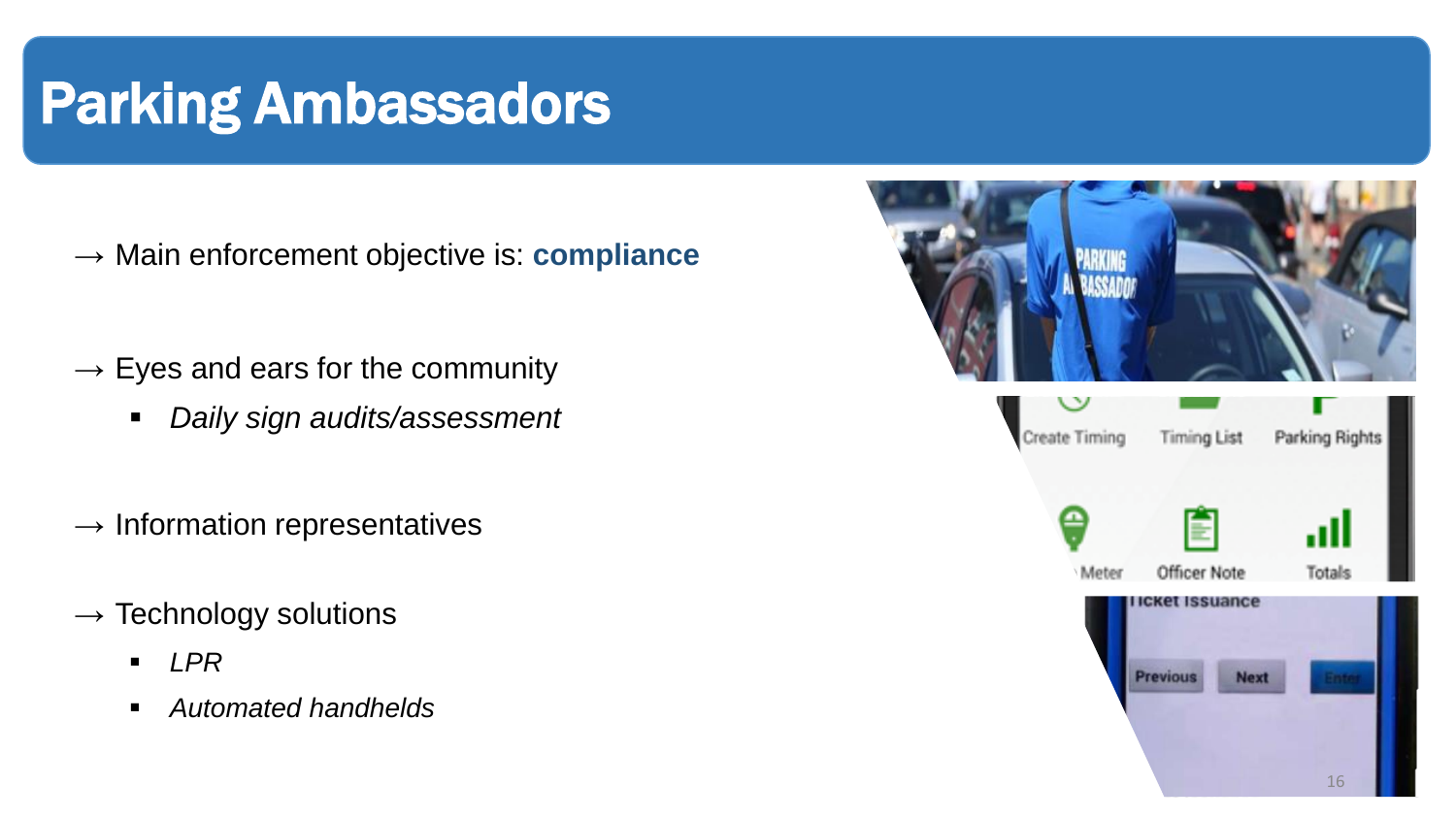# Valet / Reserved Parking

- $\rightarrow$  Convenience to visitors and customers
- $\rightarrow$  Designated point of destination
- $\rightarrow$  Reduction in traffic congestion from motorists circling for open parking spaces
- $\rightarrow$  Coordination between restaurant/business owners and the City

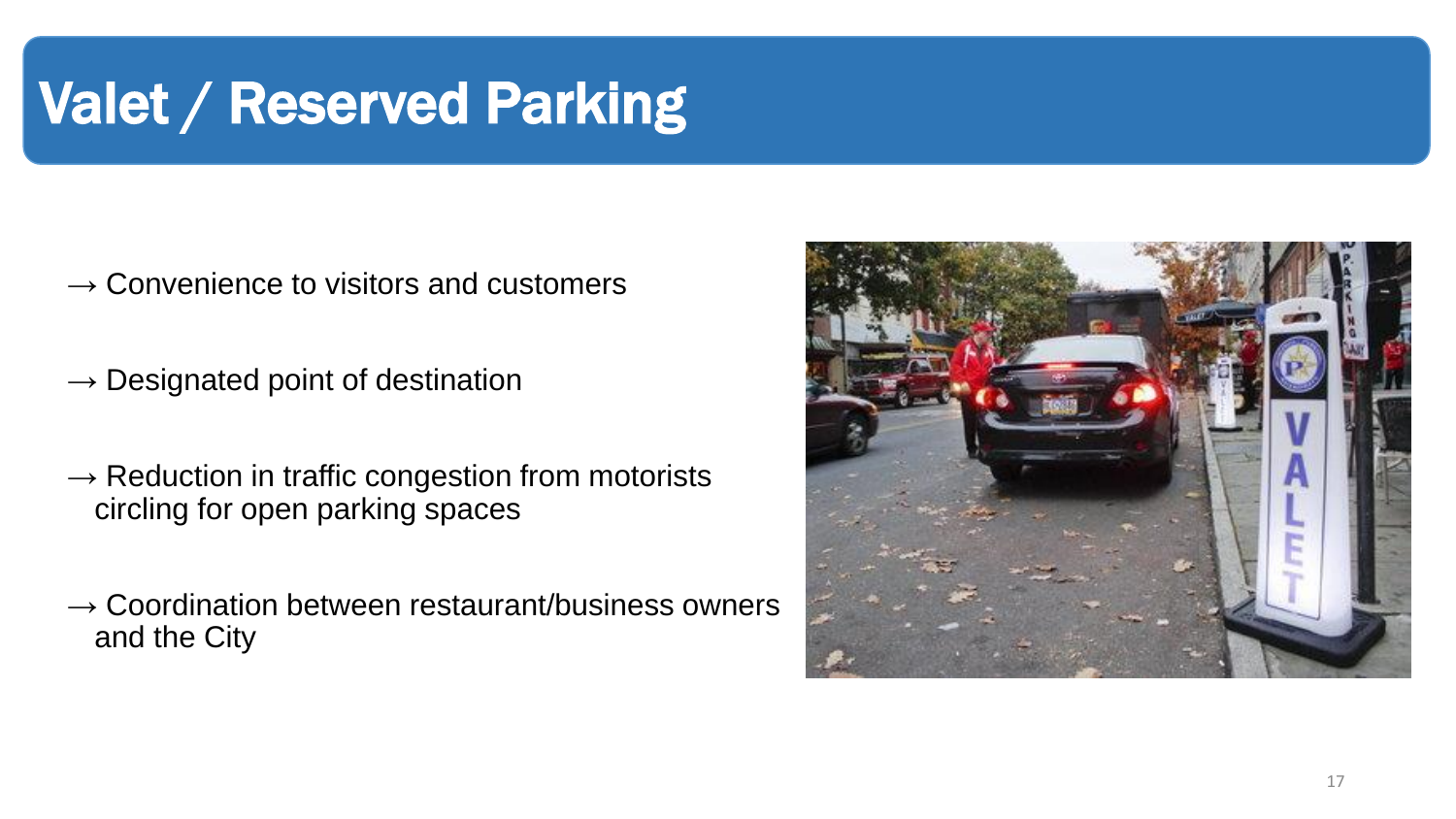# Parking Enforcement & Availability

- $\rightarrow$  Vehicle Impound
	- *Street Sweeping*
	- *Scofflaw Capture*
	- *Pro-active Vehicle Abatement*
	- *Auto Boot*
	- *Windshield Immobilizer*
- $\rightarrow$  Citation Processing
	- *Vehicle & Municipal Code Understanding*
	- *Mail & Phone-based Payment Options*
	- *Parking Citation Manual Processing*
	-

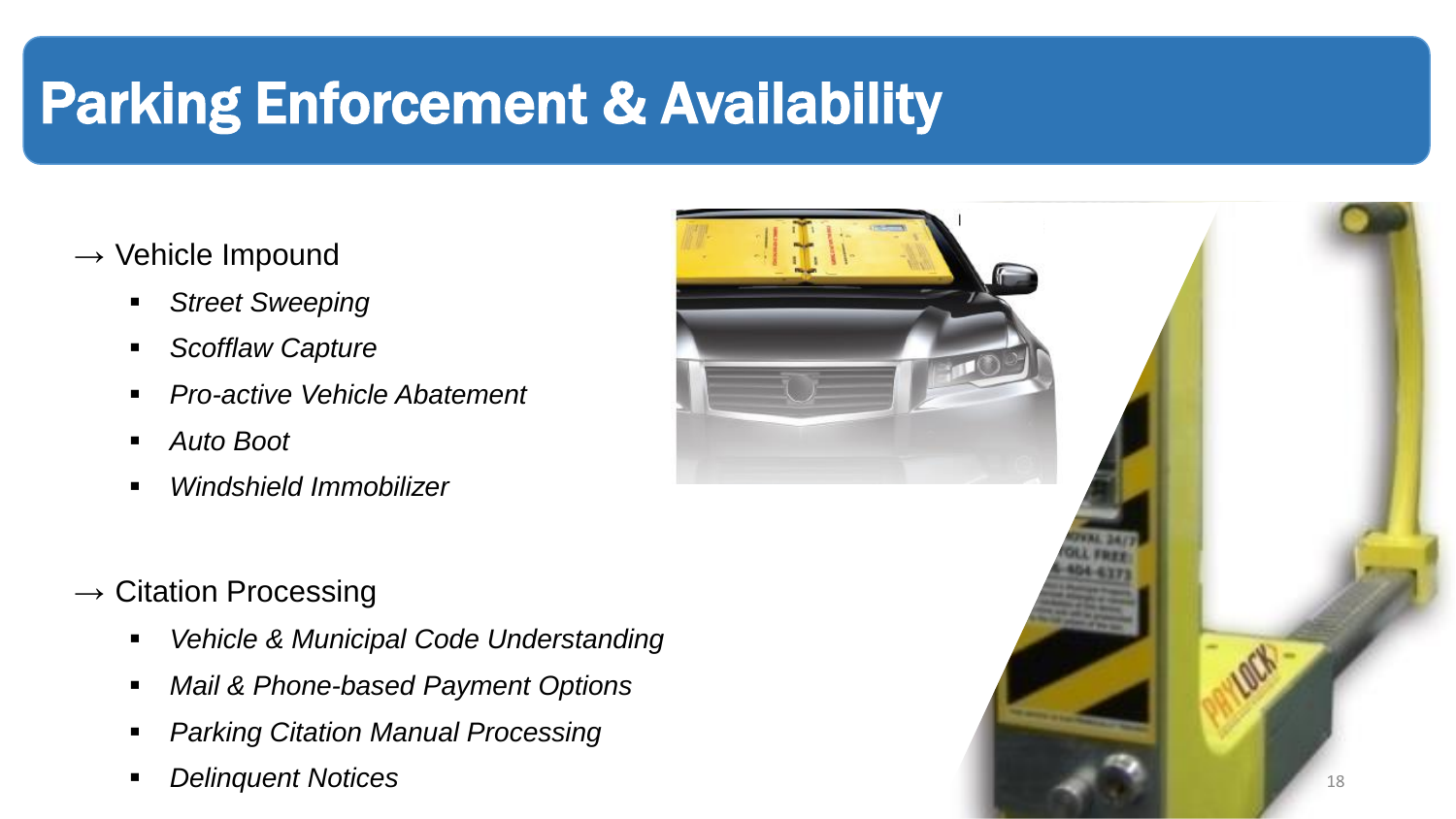### **Considerations**

- $\rightarrow$  RFP versus Sole Source
- $\rightarrow$  Best Value vs Low Price
	- *Defined SOW / Change Orders*
- $\rightarrow$  Pilots / Trials
- $\rightarrow$  Turnkey Solutions
- $\rightarrow$  Integration / Application Program Interface (API)
- $\rightarrow$  Performance Standards
	- *System Uptime*
- $\rightarrow$  Engagement
	- → *Community*
	- → *Staff*
	- $\rightarrow$  *Admin*
	- → *Political*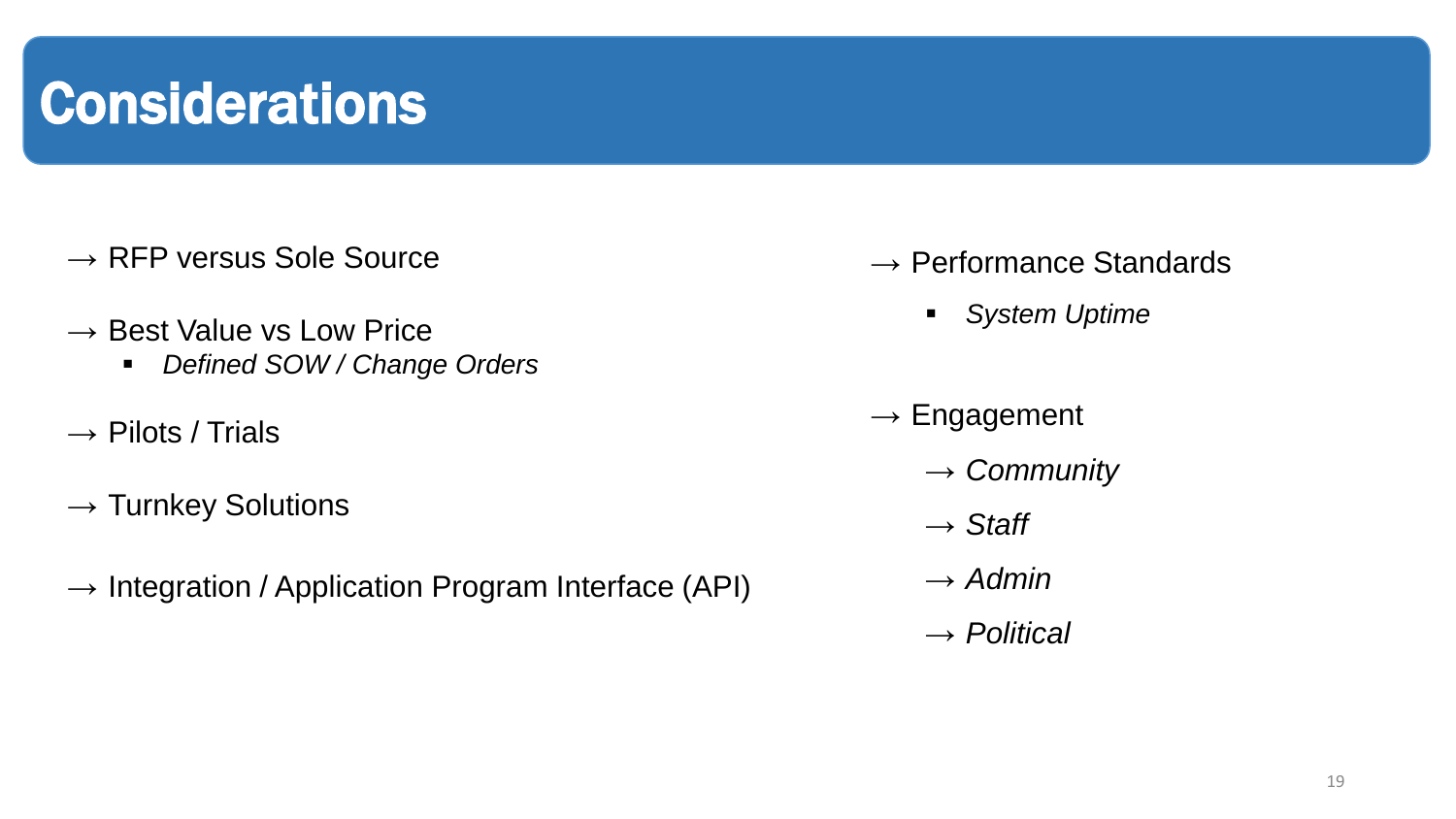### Parking Management System

#### Five Functional Areas

- $\rightarrow$  Financial Analysis
- $\rightarrow$  Operations
- $\rightarrow$  Asset Management
- $\rightarrow$  Workforce Management
- $\rightarrow$  Maintenance

#### Decision Support System

- $\rightarrow$  Robust & Reliable
- $\rightarrow$  Modular / Flexibility / Expandable
- $\rightarrow$  Open Standards / Scalable
- $\rightarrow$  Dashboard / Reporting

*Vendor interfaces are customizable and can be tailored to a specific customer need.* 

*Parking Management System (PMS) makes it possible to manage, track & visualize parking operations*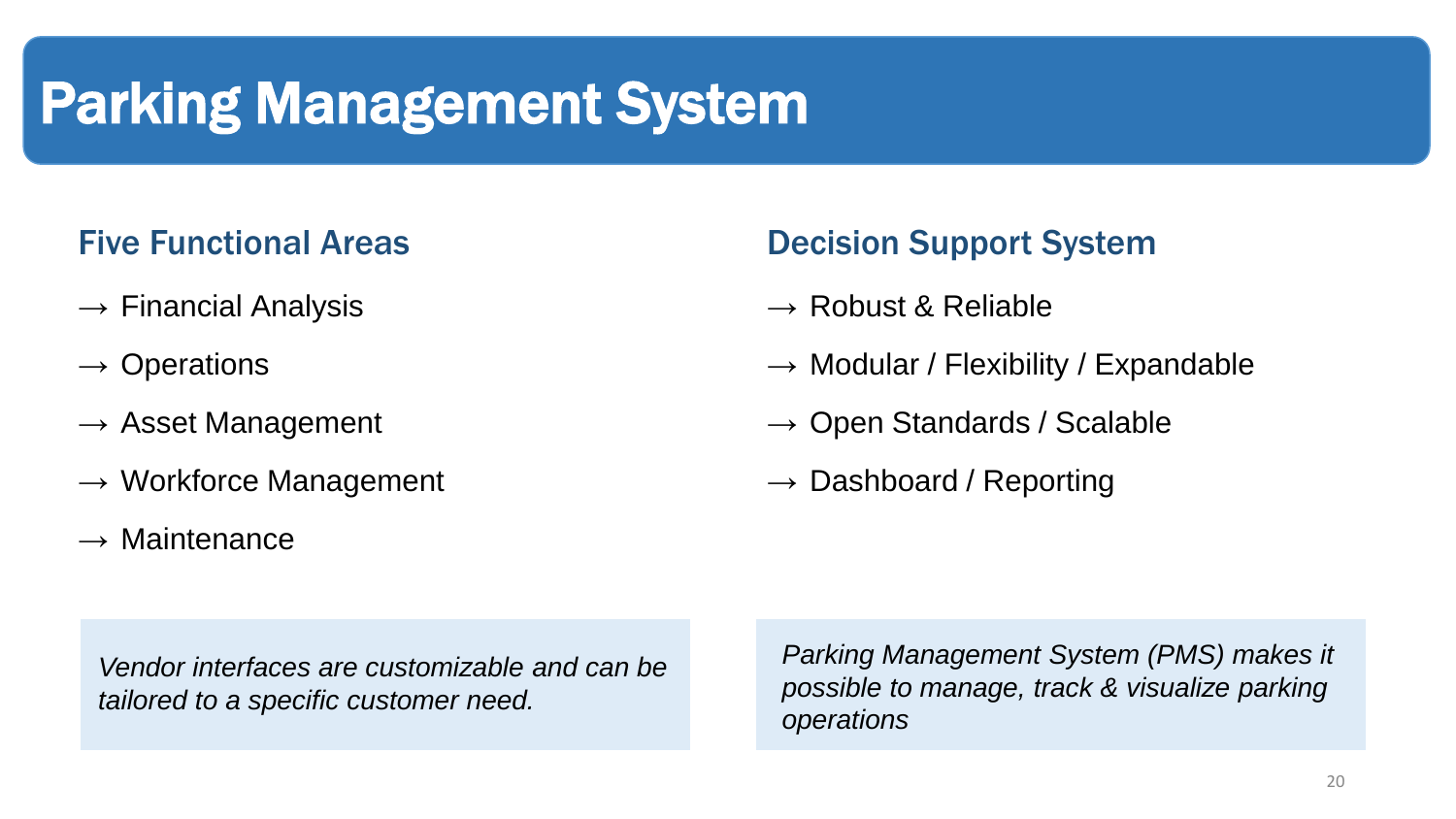### Things to Consider

Develop a customized service program that addresses your ongoing & future needs.

Consider integration of technology advancements to further improve delivery & quality of life for your community.

Develop an open & transparent relationship with vendors; with ongoing review of performance data & feedback.



• **Your Mission &**